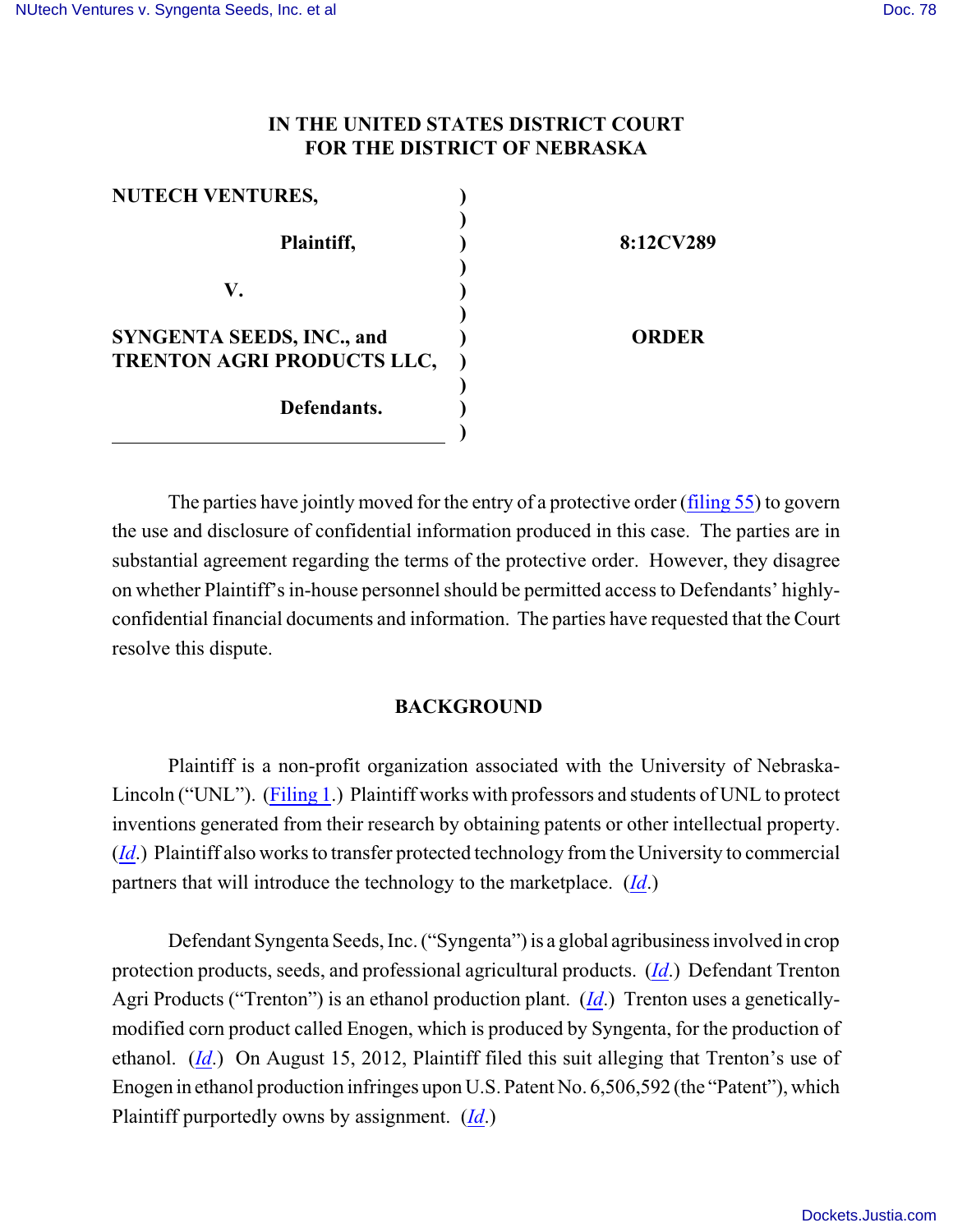## **DISCUSSION**

A court may issue a protective order to prevent or limit discovery in order to "protect a party or person from annoyance, embarrassment, oppression, or undue burden or expense." [Fed. R. Civ. P. 26](http://web2.westlaw.com/find/default.wl?cite=usca+civil+procedure+26&rs=WLW13.04&vr=2.0&rp=%2ffind%2fdefault.wl&utid=3&fn=_top&mt=ReutersNewsUS&sv=Split). "Rule 26(c) confers broad discretion on the trial court to decide when a protective order is appropriate and what degree of protection is required." *[Seattle Times Co.](http://www.westlaw.com/find/default.wl?rs=CLWP3.0&vr=2.0&cite=467+U.S.+20) v. Rhinehart*[, 467 U.S. 20, 36 \(1984\)](http://www.westlaw.com/find/default.wl?rs=CLWP3.0&vr=2.0&cite=467+U.S.+20).

As noted previously, the parties agree on the majority of terms for the protective order. Also, the parties have agreed that access to Defendants' highly-sensitive technical information will be limited to outside counsel. The dispute at issue here centers around whether access to Defendants' highly-confidential financial documents should likewise be limited to outside counsel. Plaintiff maintains that in-house personnel must have access to all of Defendants' financial documents in order to facilitate case assessment and to inform potential settlement discussions. Defendants argue, however, that allowing in-house personnel such access creates a risk that Plaintiff could use this information for undue leverage in future licensing negotiations, acquisitions, and litigation, involving not only Syngenta, but others in the industry.

A protective order denying access to an adverse party's confidential information is appropriate when a risk of inadvertent disclosure of confidential information exists because the persons seeking access are involved in competitive decision-making. *[U.S. Steel Corp.](http://web2.westlaw.com/find/default.wl?cite=730+F.2d+1465&rs=WLW13.04&vr=2.0&rp=%2ffind%2fdefault.wl&utid=3&fn=_top&mt=ReutersNewsUS&sv=Split) v. United States*[, 730 F.2d 1465, 1468 \(Fed. Cir. 1984\)](http://web2.westlaw.com/find/default.wl?cite=730+F.2d+1465&rs=WLW13.04&vr=2.0&rp=%2ffind%2fdefault.wl&utid=3&fn=_top&mt=ReutersNewsUS&sv=Split). Access to confidential information by in-house personnel "should be governed by the facts." *[Id](http://web2.westlaw.com/find/default.wl?cite=730+F.2d+1465&rs=WLW13.04&vr=2.0&rp=%2ffind%2fdefault.wl&utid=3&fn=_top&mt=ReutersNewsUS&sv=Split)*. at 1468-69.

Considering the totality of the circumstances, the Court finds that the protective order should limit access to highly confidential financial information to outside counsel. Plaintiff is in the business of licensing and enforcing patents. Plaintiff and Defendants "all seek to utilize, in one manner or another, intellectual property as part of a business model for pecuniary gain." *[ST Sales Tech Holdings, LLC v. Daimler Chrysler Co., LLC](http://web2.westlaw.com/find/default.wl?cite=2008+WL+5634214&rs=WLW13.04&vr=2.0&rp=%2ffind%2fdefault.wl&utid=3&fn=_top&mt=ReutersNewsUS&sv=Split)*, Civ. A. 6:07- [CV-346, 2008 WL 5634214, \\*6 \(E.D. Tex. Mar. 14, 2008\)](http://web2.westlaw.com/find/default.wl?cite=2008+WL+5634214&rs=WLW13.04&vr=2.0&rp=%2ffind%2fdefault.wl&utid=3&fn=_top&mt=ReutersNewsUS&sv=Split). Although the parties may not be direct competitors "in the traditional understanding of the term," Defendants' sensitive financial information could be of significant competitive value because Plaintiff could use this category of information in existing and future licensing activities. *[Id](http://web2.westlaw.com/find/default.wl?cite=2008+wl+5634214&rs=WLW13.04&vr=2.0&rp=%2ffind%2fdefault.wl&utid=3&fn=_top&mt=ReutersNewsUS&sv=Split)*. "It is that ultimate